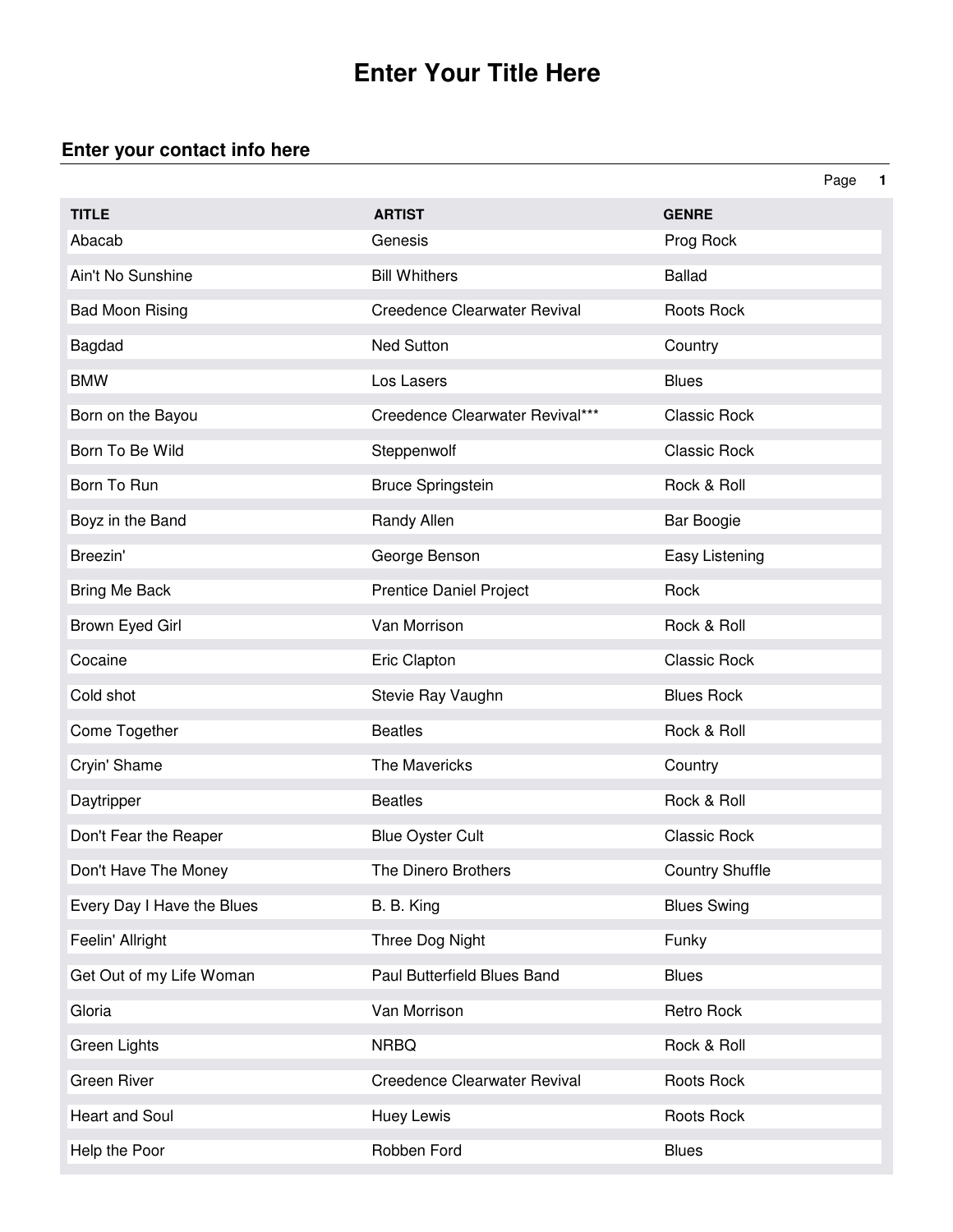| <b>High Fashion Queen</b>   | Flying Burrito Bros.                            | <b>Country Rock</b>  |
|-----------------------------|-------------------------------------------------|----------------------|
| <b>High Heeled Sneakers</b> | Sam Tepper                                      | <b>Blues Shuffle</b> |
| How The West Was Won        | Randy Prentice & Paul Daniel [Composers Country |                      |
| I Hear You Knockin'         | Dave Edmunds                                    | Rock                 |
| I Shot the Sheriff          | <b>Bob Marley</b>                               | Reggie               |
| Kansas City                 | <b>Wilbert Harrison</b>                         | Shuffle              |
| Last Meal                   | Asleep At The Wheel                             | <b>Blues Swing</b>   |
| Lawyers, Guns & Money       | Warren Zevon                                    | <b>Classic Rock</b>  |
| Lazy                        | Deep Purple                                     | <b>Classic Rock</b>  |
| Little Wing                 | Jimi Hendrix                                    | <b>Classic Rock</b>  |
| Long Cool Woman             | The Hollies                                     | <b>Classic Rock</b>  |
| Luck of the Draw            | The Dinero Brother\$                            | Roots Rock           |
| Margaritaville              | Jimmy Buffet                                    | Country              |
| <b>Mercury Blues</b>        | David Lindley                                   | Rock                 |
| Mony Mony                   | <b>Billy Idol</b>                               | <b>Classic Rock</b>  |
| <b>Mustang Sally</b>        | <b>Wilson Pickett</b>                           | Motown               |
| No Good Baby                | The Dinero Brother\$                            | <b>Blues</b>         |
| Norweigen Wood              | <b>Beatles</b>                                  | <b>Classic Rock</b>  |
| Not Gonna go to Work Today  | The Dinero Brothers                             | Rock / Blues         |
| Old Pueblo Jam              | Randy Allen                                     | <b>Blues Swing</b>   |
| Overflow                    | N/A                                             | N/A                  |
| Pearl Necklace              | <b>ZZtop</b>                                    | <b>Blues Rock</b>    |
| Percolatin'                 | Little Charley & the Nightcats                  | Instrumental         |
| Polk Salad Annie            | Tony Joe White                                  | Retro Rock           |
| Pride and Joy               | Stevie Ray Vaughan                              | <b>Blues Rock</b>    |
| <b>Rattle Snake Blues</b>   | <b>Blues Company</b>                            | <b>Blues Shuffle</b> |
| Riding with the King        | John Hiatt / 20th Century Masters               | <b>Blues Rock</b>    |
| Route 66                    | Asleep At The Wheel                             | Jump Blues           |
| Runnin' Down A Dream        | Tom Petty                                       | Roots Rock           |
| <b>Secret Place</b>         | <b>Randy Prentice</b>                           | Rock                 |
| Sensible Shoes              | David Lee Roth                                  | Rock / Blues         |